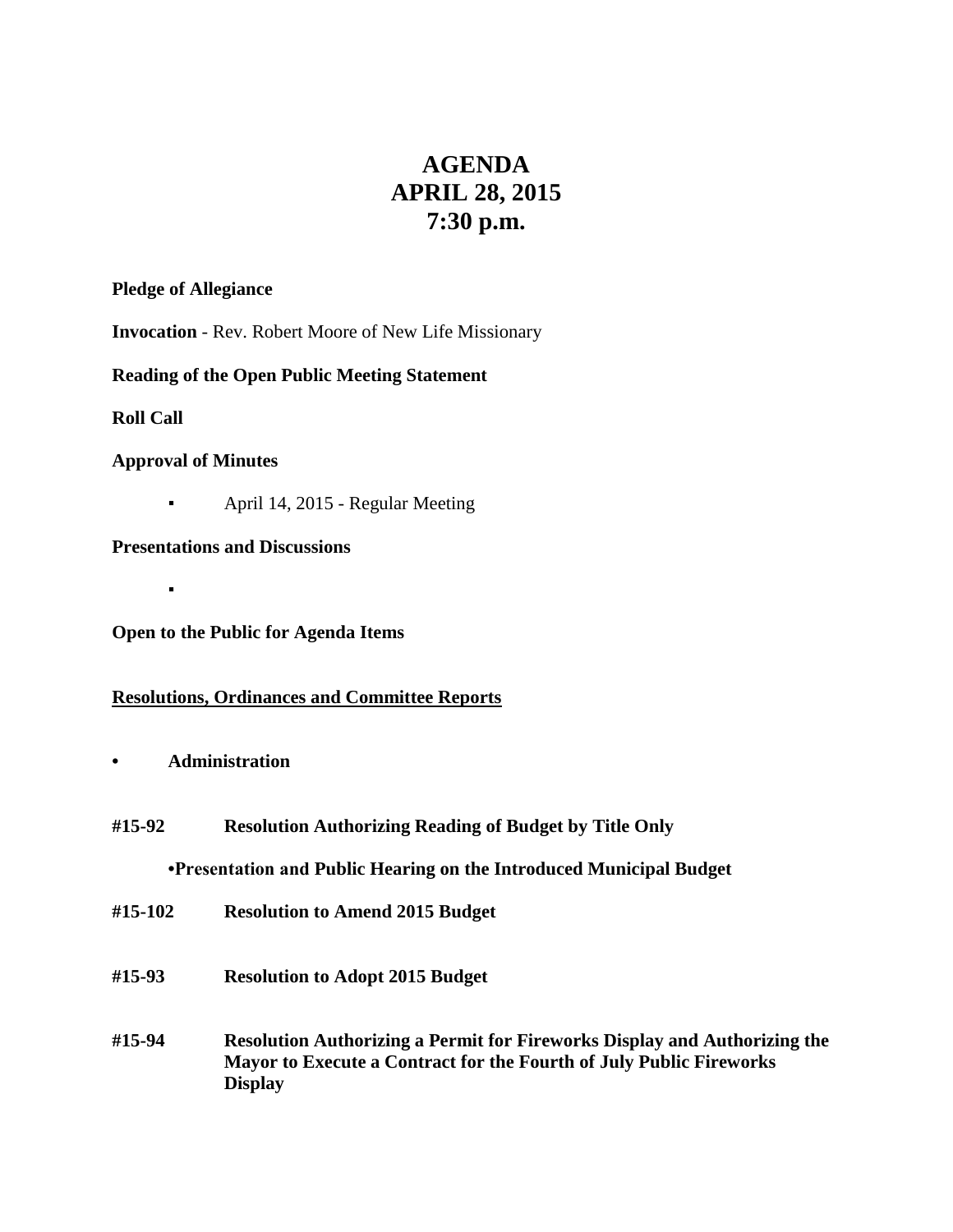| #15-95 | Resolution Authorizing the Sale of Public Property On-Line through a New<br><b>Jersey State Contract Auction Service (GovDeals.com)</b>                                                                                                                                                                                                                                                                            |
|--------|--------------------------------------------------------------------------------------------------------------------------------------------------------------------------------------------------------------------------------------------------------------------------------------------------------------------------------------------------------------------------------------------------------------------|
| #15-96 | <b>Resolution Authorizing the City of Woodbury Planning Board to Undertake</b><br>a Preliminary Investigation to Determine if the Study Area known as The<br>Inspira Study Area, Delineated Herein, Qualifies as an Area in Need of<br>Redevelopment and as a "Condemnation Redevelopment Area" in<br>accordance with Local Redevelopment and Housing Law and to Provide<br><b>Recommendations to City Council</b> |
| #15-97 | <b>Resolution of the City of Woodbury Authorizing a 120 Day Extension of the</b><br>Redevelopment Agreement between the City of Woodbury and SORA<br><b>Northeast</b>                                                                                                                                                                                                                                              |
| #15-98 | <b>Resolution Establishing City Hall Summer Hours</b>                                                                                                                                                                                                                                                                                                                                                              |
| #15-99 | <b>Resolution Acknowledging Award of South Jersey Power Cooperative</b><br><b>Bidding Results for Electric Supply Service</b>                                                                                                                                                                                                                                                                                      |
|        | <b>Finance</b>                                                                                                                                                                                                                                                                                                                                                                                                     |

- **#2228-15 Bond Ordinance Authorizing the Completion of Various Capital Improvements and the Acquisition of Various Capital Equipment in and for the City of Woodbury, County of Gloucester, New Jersey; Appropriating the Sum of \$1,575,000 therefor; Authorizing the Issuance of General Obligation Bonds or Bond Anticipation Notes of the City of Woodbury, County of Gloucester, New Jersey in the Aggregate Principal Amount of up to \$1,127,500; Making Certain Determinations and Covenants; and Authorizing Certain Related Actions in Connection with the Foregoing (FIRST READING)**
- **#2229-15 Bond Ordinance Authorizing Various Water and Sewer Utility Improvements in the City of Woodbury, County of Gloucester, New Jersey; Appropriating the Sum of \$500,000 therefor; Authorizing the Issuance of General Obligation Bonds or Bond Anticipation Notes of the City of Woodbury, County of Gloucester, New Jersey in the Aggregate Principal Amount of up to \$500,000; Making Certain Determinations and Covenants; and Authorizing Certain Related Actions in Connection with the foregoing (FIRST READING)**